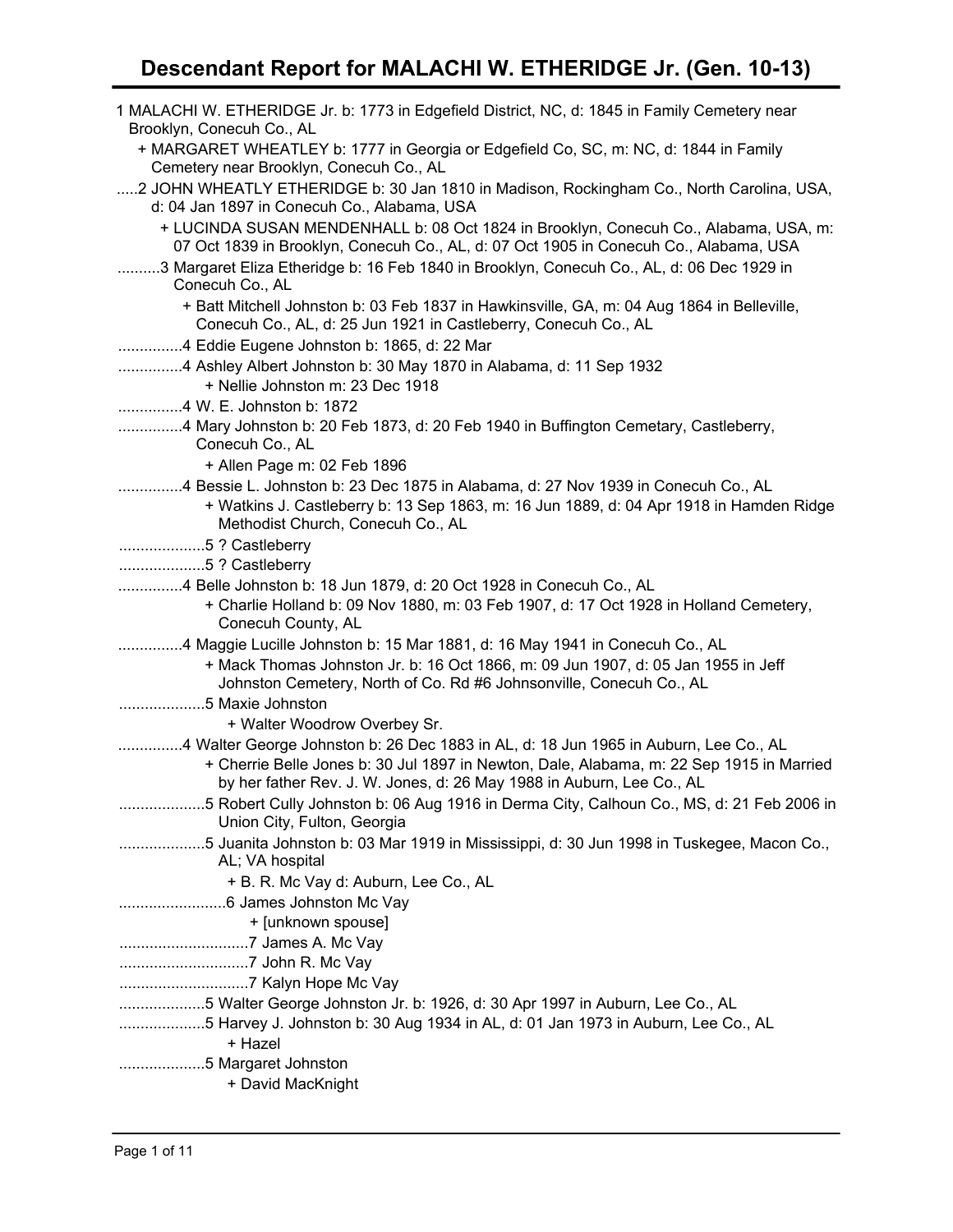| 4 Carrie Valentine Johnston b: 14 Feb 1885 in Alabama, d: 28 Jan 1971 in Milton Santa Rosa,<br>FL                                                             |
|---------------------------------------------------------------------------------------------------------------------------------------------------------------|
| + Otis Ashley Bradberry b: 04 Jul 1882 in Tunnel Springs, Monroe Co., AL, m: 27 Mar 1903,<br>d: 04 Mar 1933 in Hamden Ridge Methodist Church, Conecuh Co., AL |
| 5 Gilbert Adonis Bradberry b: 28 Feb 1905 in Alabama, d: 31 Dec 1991<br>+ Ellen Terrill                                                                       |
| 5 Augustus Mitchell Bradberry b: 30 Jul 1907 in Alabama, d: 02 Jun 1988                                                                                       |
| + Mattie Lee Clark                                                                                                                                            |
| 5 William Batt Bradberry b: 15 Apr 1909, d: 25 Apr 1977                                                                                                       |
| + Lois Langford b: 02 Sep 1913, d: 08 Jul 2002                                                                                                                |
|                                                                                                                                                               |
| + John Galvin Carmichael b: 16 Feb 1932, m: 01 Jan 1954, d: 08 Aug 2005                                                                                       |
|                                                                                                                                                               |
|                                                                                                                                                               |
|                                                                                                                                                               |
|                                                                                                                                                               |
|                                                                                                                                                               |
| + Susan Gair Ward b: 16 Feb 1946, d: Jun 2007                                                                                                                 |
|                                                                                                                                                               |
|                                                                                                                                                               |
|                                                                                                                                                               |
| 5 Max Lee Bradberry b: 08 Feb 1914 in Alabama, d: 28 Mar 1991 in Milton, FL                                                                                   |
| 5 Elvia Mae Bradberry b: 08 Nov 1916, d: 26 Jun 1938                                                                                                          |
| + Lawrence Jordan                                                                                                                                             |
| 5 Watkins Charles Bradberry b: 03 Jul 1919, d: 13 Sep 1999                                                                                                    |
| + Elizabeth Holifield m: 11 Sep 1942                                                                                                                          |
| 5 Otis Ashley Bradberry Jr. b: 25 Jun 1923, d: 26 Mar 1953<br>+ Sarah Frances Grant                                                                           |
| 5 Lucindia Jeanette Bradberry b: 01 Apr 1926, d: 11 Jan 1953                                                                                                  |
| + Edward E. Thompson                                                                                                                                          |
| 3 Mary Jane Etheridge b: 15 Oct 1842, d: 31 Jan 1882 in Conecuh Co., AL                                                                                       |
| + Mack Thomas Johnston Sr. b: 17 Jul 1834, m: 22 Nov 1858, d: 22 Jun 1906 in Conecuh Co.,                                                                     |
| AL                                                                                                                                                            |
| 4 William Yancy Johnston b: 12 Oct 1859, d: 26 Jun 1927 in Jeff Johnston Cemetery, North of<br>Co. Rd #6 Johnsonville, Conecuh Co., AL                        |
| + Mary Rebecca Turk m: 16 Mar 1892                                                                                                                            |
| 4 Jefferson Davis Johnston b: 29 Jan 1861, d: 01 Jun 1946 in Jeff Johnston Cemetery, North<br>of Co. Rd #6 Johnsonville, Conecuh Co., AL                      |
| + Bobbie Howard Davidson b: 10 Feb 1865, m: 28 Mar 1888, d: 01 Oct 1939 in Jeff<br>Johnston Cemetery, North of Co. Rd #6 Johnsonville, Conecuh Co., AL        |
| 5 Mary Jane Johnston                                                                                                                                          |
| 5 John D. Johnston                                                                                                                                            |
| 4 Albert Sydney Johnston b: 08 Jan 1863, d: 23 Jan 1882 in Jeff Johnston Cemetery, North of<br>Co. Rd #6 Johnsonville, Conecuh Co., AL                        |
| 4 Leroy Augustus Johnston b: 02 Sep 1864, d: 18 Sep 1954 in Conecuh Co., AL                                                                                   |
| + Sarah Allen Turk b: 04 Oct 1867 in Conecuh Co., AL, m: 23 Dec 1886 in Nadarva,<br>Monroe Co., AL, d: 16 Jan 1957 in Conecuh Co., AL                         |
| 5 Lena Johnston b: 02 Jun 1888 in Conecuh Co., AL, d: 27 Nov 1980 in Evergreen,<br>Conecuh Co., AL                                                            |
| + William Harris Williamson m: 01 Oct 1913 in Conecuh Co., AL                                                                                                 |
| 5 Sallie Belle Johnston b: 22 Dec 1890 in Conecuh Co., AL, d: 02 Mar 1977                                                                                     |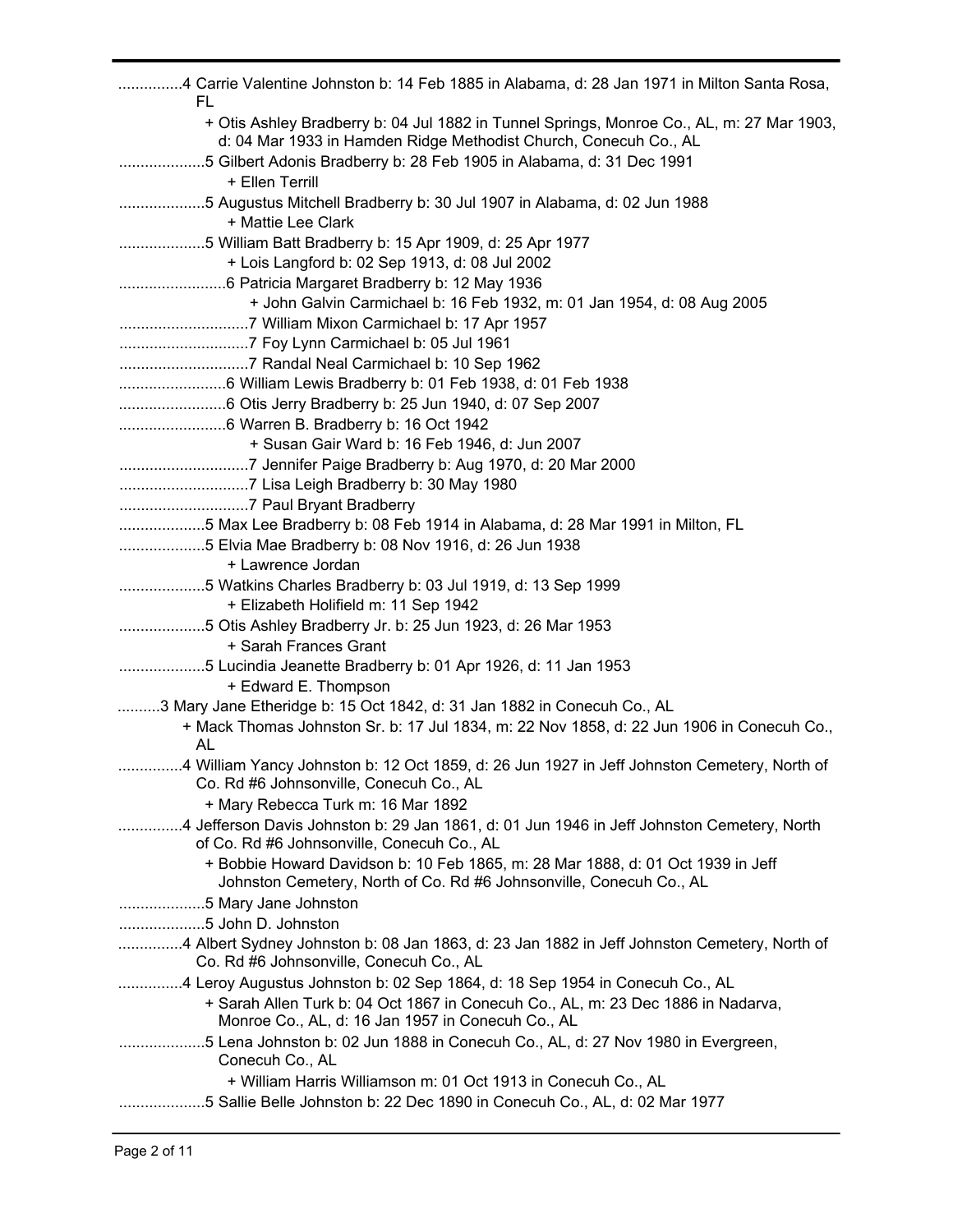| + Jerry Powell Matthews m: 25 Feb 1912 in Rev. H. M. Gillis                                                                                                  |
|--------------------------------------------------------------------------------------------------------------------------------------------------------------|
| 5 Leroy Augustus Johnston Jr. b: 05 May 1892 in Conecuh Co., AL, d: Sep 1945 in Oregon<br>+ Patricia Phillips m: 19 Jul 1919 in Oregon                       |
| 5 Labe Turk Johnston b: 01 May 1894 in Conecuh Co., AL, d: 18 Dec 1970 in Magnolia                                                                           |
| Cemetary, Evergreen, Conecuh Co., AL                                                                                                                         |
| + Thelma Lee Wilson b: 21 Sep 1903 in Conecuh Co., AL, m: 10 Jul 1930 in Sepulga<br>Church, Conecuh Co., AL, d: 22 Aug 1994 in Magnolia Cemetary, Evergreen, |
| Conecuh Co., AL                                                                                                                                              |
| Magnolia Cemetary, Evergreen, Conecuh Co., AL                                                                                                                |
| + Barbara Lucille Spearman m: 28 Nov 1953 in Inkster, Michigan                                                                                               |
|                                                                                                                                                              |
| + William Klein Whatley b: 17 Dec 1929 in Lee County, AL, m: 17 Sep 1961 in<br>Evergreen, Conecuh Co., AL                                                    |
|                                                                                                                                                              |
| + Mark Allen Skodack b: 04 Apr 1953, m: 18 Sep 1987 in Charleston, SC                                                                                        |
|                                                                                                                                                              |
|                                                                                                                                                              |
|                                                                                                                                                              |
| + Ryan Warner Daugherty b: 20 Jun 1965 in Mobile, Mobile Co., AL, m: 08 Dec<br>1990 in Mobile, Mobile Co., AL                                                |
|                                                                                                                                                              |
|                                                                                                                                                              |
|                                                                                                                                                              |
| + James Kevin Pettit b: 12 Dec 1967 in Jackson, MS, m: 22 Aug 1992 in                                                                                        |
| Evergreen, Conecuh Co., AL                                                                                                                                   |
|                                                                                                                                                              |
|                                                                                                                                                              |
|                                                                                                                                                              |
| + Otto Hunter Gasser b: Conecuh Co., AL, m: 11 Jun 1994 in Evergreen,                                                                                        |
| Conecuh Co., AL                                                                                                                                              |
|                                                                                                                                                              |
| 5 Susie Parker Johnston b: 06 Aug 1895 in Conecuh Co., AL, d: 12 Jul 1962 in Elmwood<br>Cemetery, Birmingham, AL                                             |
| + William Elliott Woodsward m: 23 Dec 1921 in Conecuh Co., AL                                                                                                |
| 5 Roberta Johnston b: 28 Aug 1898 in Conecuh Co., AL, d: 13 Nov 1987 in Magnolia                                                                             |
| Cemetary, Evergreen, Conecuh Co., AL                                                                                                                         |
| + Newton Etheridge Johnston b: 01 Jan 1887 in Conecuh Co., AL, m: 01 Apr 1923 in<br>Conecuh Co., AL, d: 05 Mar 1965                                          |
|                                                                                                                                                              |
| + Annie Joe Tranum b: 17 Dec 1933 in Crenshaw County, Alabama, m: 17 Jul 1954<br>in Conecuh Co., AL                                                          |
| $+$ ? Hall                                                                                                                                                   |
|                                                                                                                                                              |
|                                                                                                                                                              |
| + ? Foster                                                                                                                                                   |
|                                                                                                                                                              |
|                                                                                                                                                              |
|                                                                                                                                                              |
|                                                                                                                                                              |
|                                                                                                                                                              |
| 5 Vella Mae Johnston b: 14 Jun 1902 in Conecuh Co., AL, d: 19 Nov 1929 in Brooklyn                                                                           |
| Baptist Church, Brooklyn, Conecuh Co., AL                                                                                                                    |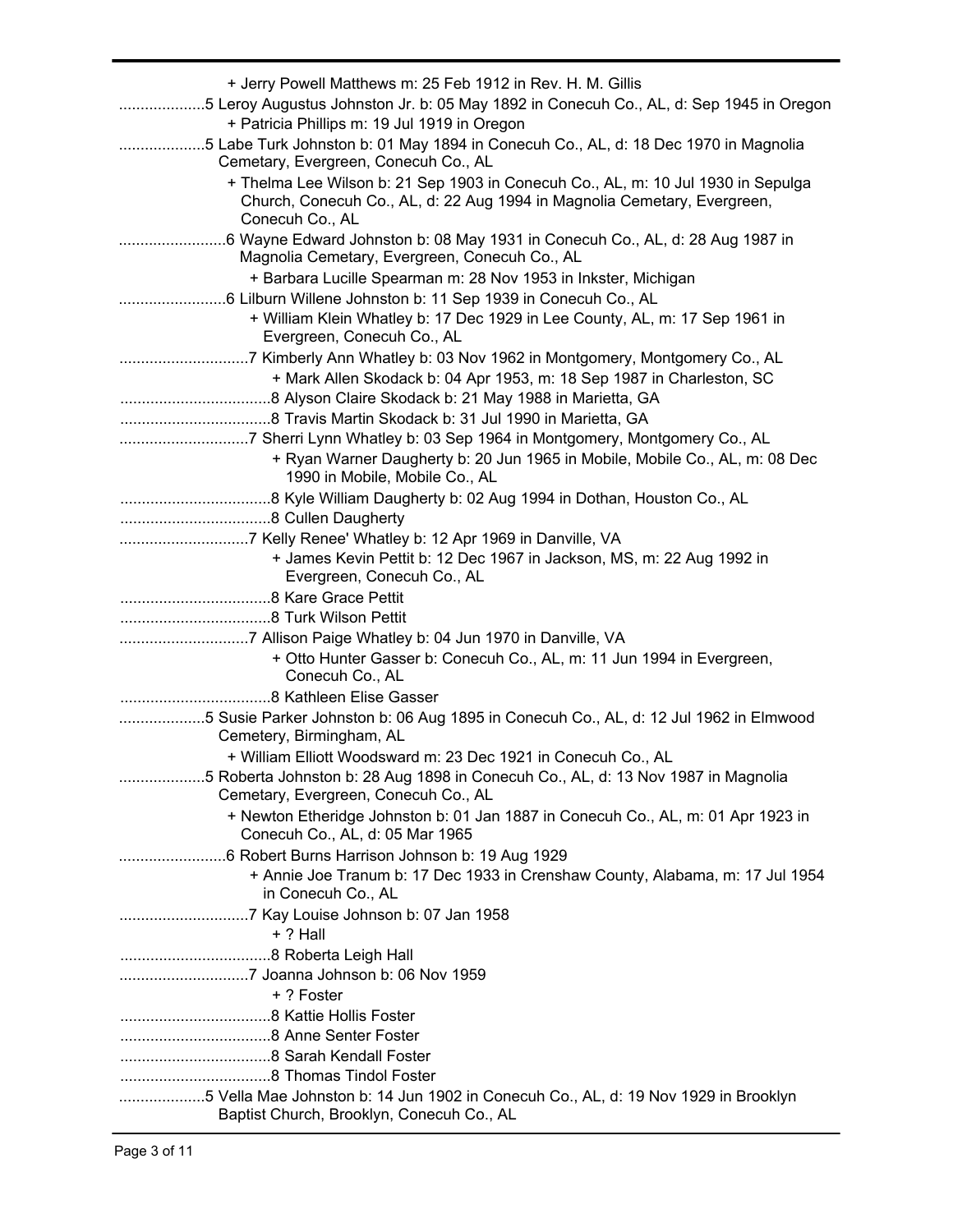| + Robert B. Harrison                                                                                                                                                |
|---------------------------------------------------------------------------------------------------------------------------------------------------------------------|
| 5 Mack Lamar Johnston b: 30 Sep 1905 in Conecuh Co., AL, d: 15 Jul 1984 in Brooklyn<br>Baptist Church, Brooklyn, Conecuh Co., AL                                    |
| 5 Mabry Thomas Johnston b: 13 Jul 1908 in Conecuh Co., AL, d: 23 Jul 1939 in Ceda<br>Creek Baptish Church, Conecuh Co., AL                                          |
| + Emily Jasey m: 23 Feb 1930                                                                                                                                        |
| 4 Mack Thomas Johnston Jr. b: 16 Oct 1866, d: 05 Jan 1955 in Jeff Johnston Cemetery, North<br>of Co. Rd #6 Johnsonville, Conecuh Co., AL                            |
| + Maggie Lucille Johnston b: 15 Mar 1881, m: 09 Jun 1907, d: 16 May 1941 in Conecuh<br>Co., AL                                                                      |
| 5 Maxie Johnston                                                                                                                                                    |
| + Walter Woodrow Overbey Sr.                                                                                                                                        |
| 3 Malachi Wheatly Etheridge b: 19 May 1844 in Brooklyn, Conecuh Co., AL, d: 02 Dec 1904 in<br>Conecuh Co., AL                                                       |
| + Sarah Adelaide Darby b: 13 Mar 1848 in Sparta, AL, m: 29 Dec 1868 in Conecuh Co., AL                                                                              |
| 4 Carey Mendenhall Etheridge b: 21 Sep 1872                                                                                                                         |
| 4 Minie Eliza Etheridge b: 18 Oct 1874, d: 1928                                                                                                                     |
| + J. Matthew Brooks m: 03 Apr 1894                                                                                                                                  |
| 5 ? Brooks                                                                                                                                                          |
| 4 Herbert Dudley Etheridge b: 08 Jan 1877                                                                                                                           |
| + Hattie Brown m: 21 Aug 1904 in Conecuh Co., AL                                                                                                                    |
| 4 Etta Allie Etheridge b: 27 Dec 1878                                                                                                                               |
| + James Stewart m: 24 Feb 1904 in Conecuh Co., AL                                                                                                                   |
| 3 Sarah Elizabeth Etheridge b: 19 Mar 1848 in Brooklyn, Conecuh Co., AL, d: 22 Nov 1920 in<br>Conecuh Co., AL                                                       |
| + John Absolom McCreary b: 11 Nov 1832 in Conecuh Co., AL, m: 24 Dec 1871 in Conecuh<br>Co., AL, d: 26 Apr 1909 in Conecuh Co., AL                                  |
| 4 Lorenzo E. McCreary b: 08 Oct 1872, d: 06 Nov 1875 in Conecuh Co., AL                                                                                             |
| 4 Marcellus McCreary b: 12 Apr 1874, d: 26 Jan 1963 in Alberquerque, Bernalillo Co., NM                                                                             |
| + Augusta Evans Crum m: 16 Apr 1896                                                                                                                                 |
| 4 William Augustus McCreary b: 06 Jun 1877, d: 24 Feb 1918 in Deming, Luna Co., NM<br>+ Pauline Lazenby m: 24 Jun 1904                                              |
| 4 Estelle McCreary b: 29 Jul 1878, d: 04 Aug 1949 in Magnolia Cemetary, Evergreen, Conecuh<br>Co., AL                                                               |
| + John Thomas Gilliard b: 15 Sep 1878, m: 26 Nov 1901, d: 07 Sep 1945 in Magnolia<br>Cemetary, Evergreen, Conecuh Co., AL                                           |
| 4 Mattie Lou McCreary b: 07 May 1881, d: 19 Jan 1966                                                                                                                |
| + Elmer B. Donald m: 08 Jul 1904                                                                                                                                    |
| 3 Nancy Josephine Etheridge b: 14 Sep 1849 in Conecuh Co., AL, d: 1940 in Arkadelphia, Clark<br>Co., AR                                                             |
| + William Elihu Liverman b: 30 Nov 1849 in Tuscaloosa, AL, m: 19 Oct 1876 in Arkadelphia,<br>Clark Co., AR                                                          |
| 4 Evelyn Liverman b: 08 Oct 1877, d: 14 Apr 1967 in Cheraw, Chesterfield Co., SC<br>+ Robert C. Daniel m: 16 Sep 1904                                               |
| 4 Mary Liverman b: 12 Dec 1878 in Conecuh Co., AL                                                                                                                   |
| 3 Thomas William Etheridge b: 31 Jul 1851 in Brooklyn, Conecuh Co., AL, d: 23 Dec 1918 in<br>Pensacola, Escambia Co., FL                                            |
| + Nancy Ella Bradley b: 08 Apr 1852 in Belleville, Conecuh Co., AL, m: 12 Oct 1871 in<br>Belleville, Conecuh Co., AL, d: 16 Feb 1920 in Pensacola, Escambia Co., FL |
| 4 Clara Etheridge                                                                                                                                                   |
| + ? Phillips                                                                                                                                                        |
| 4 Ella Etheridge                                                                                                                                                    |
| + ? Fuller                                                                                                                                                          |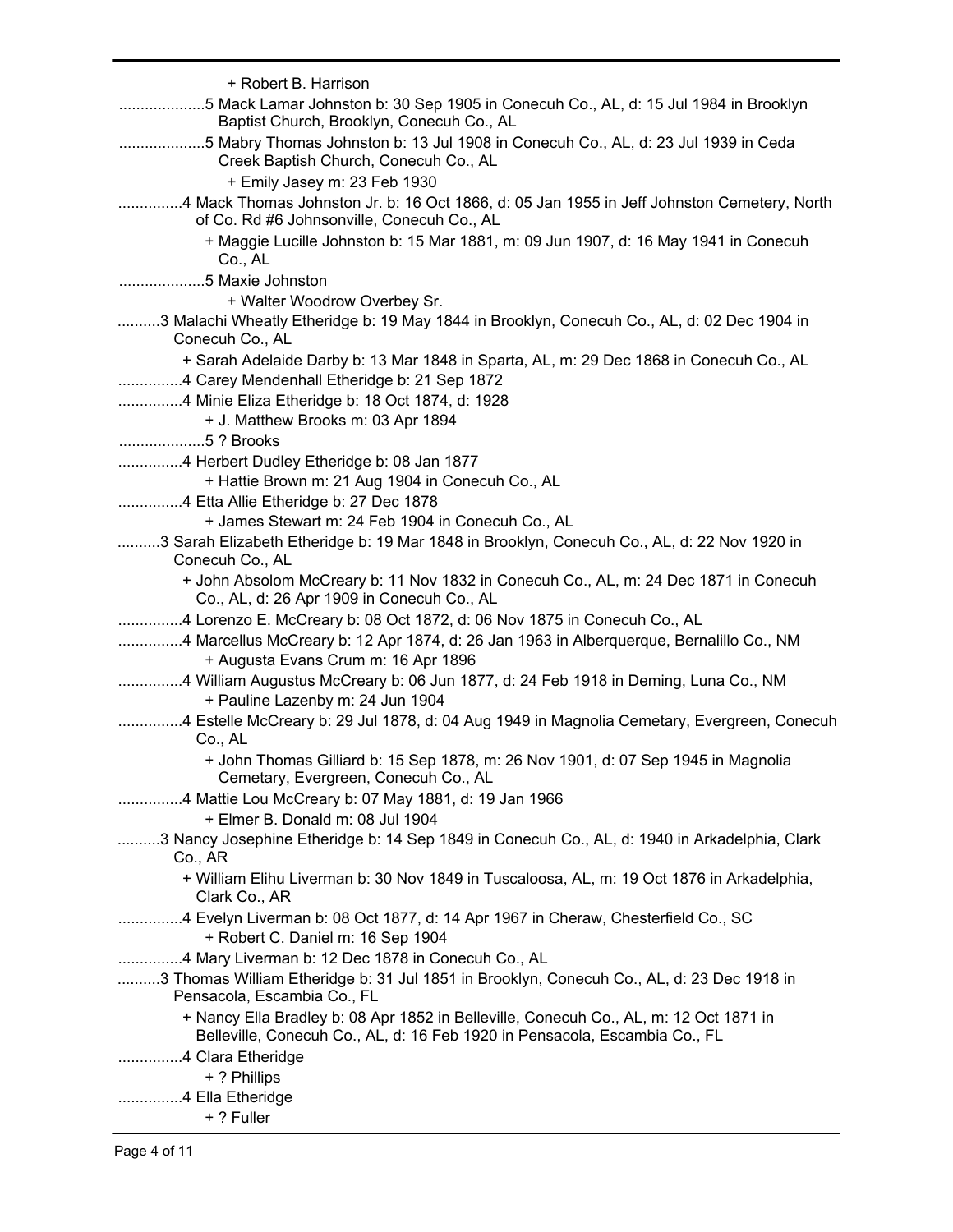| 4 Willie H. Etheridge<br>+ ? Hainje                                                                                                                                                         |
|---------------------------------------------------------------------------------------------------------------------------------------------------------------------------------------------|
| 3 John Patrick Etheridge b: 24 Apr 1853 in Conecuh Co., AL, d: May 1930 in Belleville United                                                                                                |
| Methodist Church, Belleville, Conecuh Co., AL<br>3 JAMES WALTER ETHERIDGE b: 01 Mar 1855 in Brooklyn, Conecuh Co., Alabama, USA, d: 27                                                      |
| Oct 1931 in Conecuh Co., Alabama, USA                                                                                                                                                       |
| + MARGARET DONALD BURNETT b: 31 Dec 1877 in Pollard, Escambia Co., Alabama, USA,<br>m: 30 Dec 1896 in Belleville, Conecuh Co., Alabama, USA, d: 20 Feb 1950 in Conecuh Co.,<br>Alabama, USA |
| 4 Walter Malachi Etheridge b: 07 Jul 1898 in London, AL, d: 19 Mar 1978 in Pensacola,<br>Escambia, Florida, USA                                                                             |
| + Amy Peak Mellinger b: 17 Jun 1909 in London, AL, m: 30 Oct 1934 in Castleberry,<br>Conecuh Co., Alabama, USA, d: 27 Jun 1990 in Pensacola, Escambia Co., FL                               |
| 5 Glendon Joel Etheridge b: 14 Mar 1936 in Castleberry, Conecuh, Alabama, USA                                                                                                               |
| + Wilda Joyce Hanks b: 21 Oct 1938, m: 12 Jun 1955 in Honolulu, Hawaii, USA                                                                                                                 |
| 6 Joyia Betine Etheridge b: 06 Sep 1956 in Pensacola, Escambia, Florida, USA                                                                                                                |
| + Donald Jay Redman b: 11 Aug 1958, m: Pensacola, Escambia, Florida, USA                                                                                                                    |
| 7 Jonathan Reid Redman b: 15 Sep 1983 in Pensacola, Escambia, Florida, USA                                                                                                                  |
|                                                                                                                                                                                             |
| + Cynthia Lynne Phillips b: 21 Nov 1961, m: 30 Aug 1986 in Altamonte Springs,<br>Seminole, Florida, USA                                                                                     |
| + Jamie Jons b: 09 Jun 1970, m: 03 Jul 2005 in Hearts of Love Ministery Church,<br>Pensacola, FL                                                                                            |
| 7 Erin Eve Etheridge b: 28 Jan 2005 in Pensacola, Escambia Co., FL                                                                                                                          |
|                                                                                                                                                                                             |
| + Maria Nicdao b: 21 Sep 1960, m: 22 Mar 1985 in Pensacola, Escambia, Florida,<br><b>USA</b>                                                                                                |
|                                                                                                                                                                                             |
| 7 Mia Nicole Etheridge b: 10 Jul 1987 in Pensacola, Escambia Co., FL                                                                                                                        |
|                                                                                                                                                                                             |
| 7 Bridget M. Etheridge b: 16 Apr 1992 in Pensacola, Escambia Co., FL                                                                                                                        |
|                                                                                                                                                                                             |
| + Thomas Patrick Keener b: 30 Nov 1960, m: 12 May 1984 in Larry & Mary<br>Residence, Pensacola, FL                                                                                          |
| 7 Austin Joel Keener b: 27 Sep 1989 in Pensacola, Escambia, Florida, USA                                                                                                                    |
| 5 Walter Ray Etheridge b: 09 Sep 1937 in Castleberry, Conecuh, Alabama, USA                                                                                                                 |
|                                                                                                                                                                                             |
| + Kathryn Melba Clements b: 29 Sep 1940 in Orlando, Brevard, Florida, USA, m: 17 Oct<br>1958 in Central Baptist Church, Pensacola, FL                                                       |
|                                                                                                                                                                                             |
| + Robert William Gay b: 14 Mar 1959, m: 29 Sep 1979 in Myrtle Grove Baptist<br>Church, Pensacola, FL                                                                                        |
|                                                                                                                                                                                             |
| 7 Whitney Jordan Gay b: 27 Jun 1986 in Baptist Hospital, Pensacola, FL                                                                                                                      |
| 6 Ray Keith Etheridge b: 08 Mar 1962 in Pensacola, Escambia, Florida, USA                                                                                                                   |
|                                                                                                                                                                                             |
| + Richard Thomas Manning b: 31 Dec 1964, m: 29 Sep 1984 in Myrtle Grove Baptist<br>Church, Pensacola, FL                                                                                    |
|                                                                                                                                                                                             |
| + Christopher Raymond Hughes b: 08 Aug                                                                                                                                                      |
| 4 Ernest Neil Etheridge b: 11 Jul 1901 in Belleville, Conecuh Co., Alabama, USA, d: 30 Jun<br>1926 in Conecuh Co., AL                                                                       |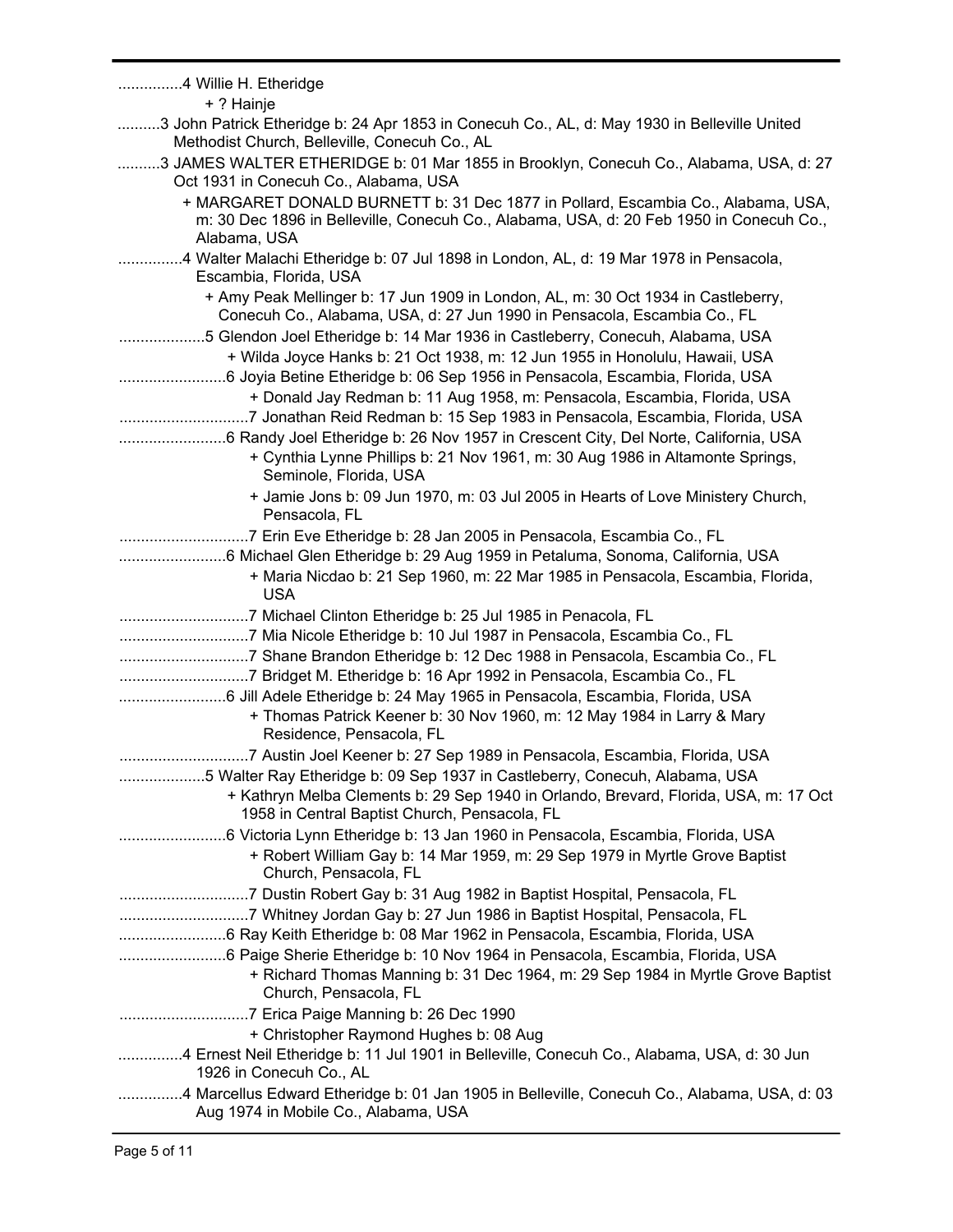| + Frances Catherine Salter b: 17 Aug 1913 in Repton, Conecuh Co., AL, m: 21 Aug 1934 in<br>Conecuh Co., AL, d: Unknown in California                                  |
|-----------------------------------------------------------------------------------------------------------------------------------------------------------------------|
| 5 Julia Louise Etheridge b: 27 Oct 1935 in Castleberry, Conecuh Co., Alabama, USA, d:<br>Unknown                                                                      |
| + Lockwood                                                                                                                                                            |
|                                                                                                                                                                       |
| + Jose Louis Gonzalez b: 29 Aug 1947, m: 03 Aug 1983 in Lake Tahoe, CA                                                                                                |
|                                                                                                                                                                       |
| Hayward, California 94544                                                                                                                                             |
|                                                                                                                                                                       |
|                                                                                                                                                                       |
| + Harry Pierce                                                                                                                                                        |
|                                                                                                                                                                       |
| 5 Mary Eloise Etheridge b: 26 Dec 1939 in Castleberry, Conecuh Co., Alabama, USA, d:                                                                                  |
| Unknown                                                                                                                                                               |
| + ? Brourke b: Unknown, m: Unknown                                                                                                                                    |
|                                                                                                                                                                       |
|                                                                                                                                                                       |
|                                                                                                                                                                       |
| 4 Bertha Mae Etheridge b: 05 Dec 1906 in Belleville, Conecuh Co., Alabama, USA, d: 07 Feb                                                                             |
| 1970 in Mobile Co., Alabama, USA                                                                                                                                      |
| + James Calvin Barber b: 14 Mar 1886 in Hickory, MS, m: 31 Mar 1929 in Methodist<br>Church, Castleberry, AL, d: 08 Jul 1964 in Mobile Co., AL                         |
| 5 Reginald Victor Barber b: 04 Mar 1930 in Castleberry, Conecuh, Alabama, USA                                                                                         |
| + Lialine Gray                                                                                                                                                        |
|                                                                                                                                                                       |
|                                                                                                                                                                       |
| + Ronnie Hildreth                                                                                                                                                     |
|                                                                                                                                                                       |
|                                                                                                                                                                       |
| + Connie ? d: 09 May 2010 in Baldwin County, AL                                                                                                                       |
| 5 Margaret Jean Barber b: 08 Apr 1931 in Castleberry, Conecuh Co., AL                                                                                                 |
| + William W. Jennings b: 07 Oct 1925 in Clayton, Barbor Co, AL, m: 10 Nov 1951 in<br>Biloxi, MS, d: 29 Oct 1975 in Fairhope, Baldwin Co., AL                          |
| 6 Margaret Leigh Jennings b: 10 Oct 1953 in Mobile, Mobile Co., AL                                                                                                    |
| + Bobby Joe McLeod b: 07 Jun 1952 in Florala, AL, m: 30 Apr 1993 in Azalea Baptist<br>Church, Mobile, Mobile Co., AL                                                  |
| Fairhope, AL Fish River                                                                                                                                               |
| + Linda Rouse                                                                                                                                                         |
|                                                                                                                                                                       |
| + Candace ? m: May 2007 in Baldwin Co., AL                                                                                                                            |
|                                                                                                                                                                       |
| + Laura Davis b: 23 Oct 1962, m: Apr 1978 in Fairhope, Baldwin Co., AL, d: 2009                                                                                       |
| + Candace ? m: May 2007 in Baldwin Co., AL                                                                                                                            |
|                                                                                                                                                                       |
| + Robert Alwyn Kesterson b: 20 Mar 1929 in Shawnee, OK, m: 06 Aug 1973 in Warner<br>Robins, GA, d: 12 Jan 1999 in Memorial Garden Cemetery, Theordore, Mobile Co., AL |
| + Jim Moore                                                                                                                                                           |
|                                                                                                                                                                       |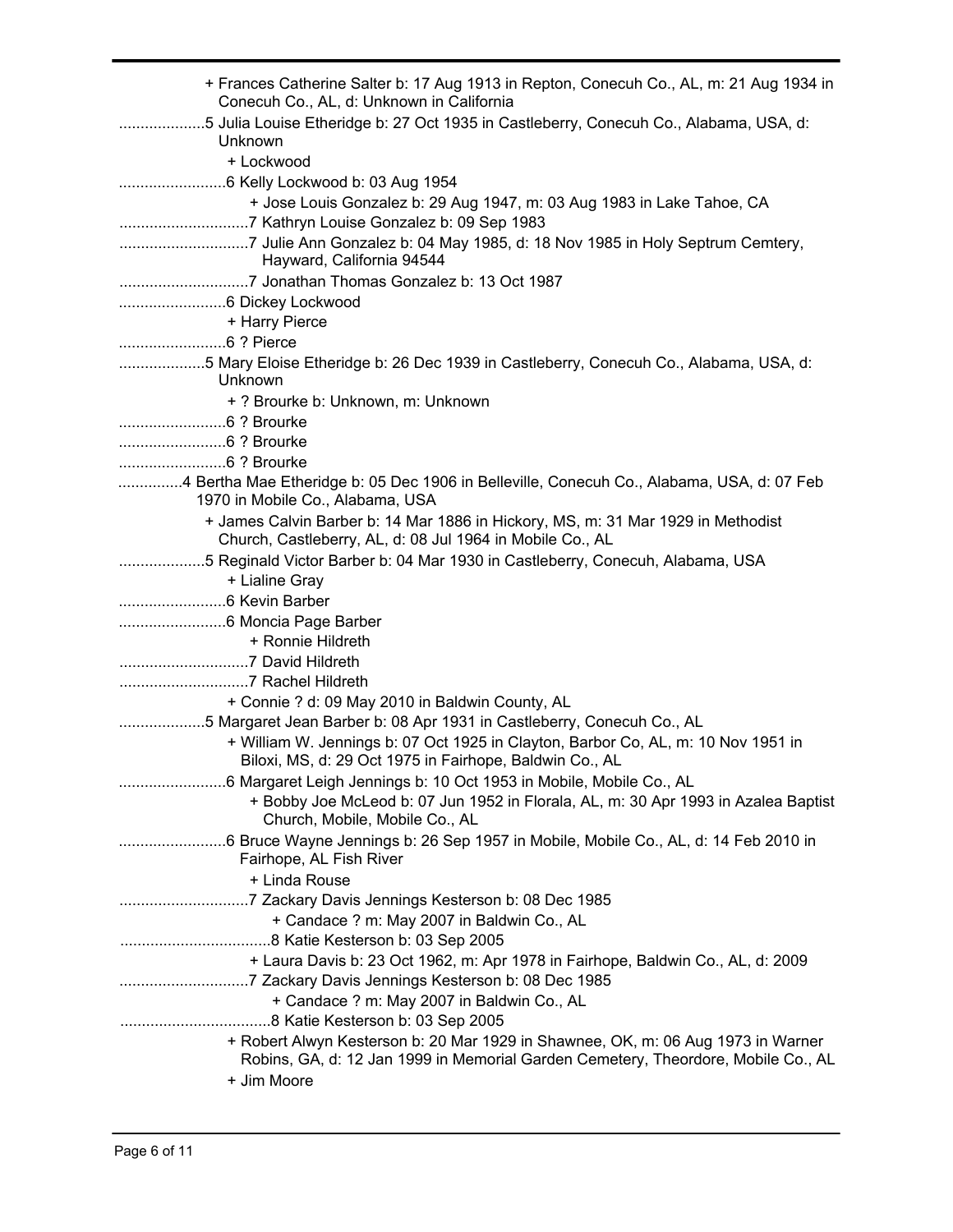| 5 Donnette Barber b: 06 Aug 1939 in Castleberry, Conecuh Co., AL, d: 25 Dec 2005 in<br>Mobile, Mobile Co., AL                                 |
|-----------------------------------------------------------------------------------------------------------------------------------------------|
| + Paul Edward Evans b: 22 Feb 1935 in Jacksonville, AL, m: 29 Aug 1959 in Mobile,<br>Mobile Co., AL, d: 26 Jun 2006 in Mobile, Mobile Co., AL |
|                                                                                                                                               |
| + Kim                                                                                                                                         |
|                                                                                                                                               |
|                                                                                                                                               |
|                                                                                                                                               |
| + Ronnie George                                                                                                                               |
|                                                                                                                                               |
| + Courtney Fortner b: 28 Dec 1981                                                                                                             |
|                                                                                                                                               |
|                                                                                                                                               |
|                                                                                                                                               |
| + Anthony B. Cazalas b: 25 Mar 1936, m: 07 Aug 1970, d: 01 Dec 2004                                                                           |
|                                                                                                                                               |
| + Malcolm Law                                                                                                                                 |
|                                                                                                                                               |
| 5 Robert Jerry Barber Sr. b: 07 Oct 1940 in Castleberry, Conecuh Co., AL                                                                      |
| + Brenda Cooper b: 24 Oct 1945 in Mobile, Mobile Co., AL, m: 29 Mar 1963 in Eight                                                             |
| Mile, AL                                                                                                                                      |
|                                                                                                                                               |
| + Parile St Germin b: 12 Oct 1957                                                                                                             |
|                                                                                                                                               |
|                                                                                                                                               |
|                                                                                                                                               |
| + Kenneth Wayne Welborn b: 17 Sep 1967, m: 28 Dec 1985 in Mobile, Mobile Co.,                                                                 |
| AL                                                                                                                                            |
|                                                                                                                                               |
|                                                                                                                                               |
|                                                                                                                                               |
|                                                                                                                                               |
| + Lisa ? b: 11 Dec 1971                                                                                                                       |
| 7 Emma Barber b: 11 Mar 2000                                                                                                                  |
| + Laura Smith b: 23 Mar 1978                                                                                                                  |
|                                                                                                                                               |
|                                                                                                                                               |
| + Everette Motta b: 12 Mar 1974                                                                                                               |
|                                                                                                                                               |
| 4 FRANCES LEIGH ETHERIDGE b: 26 Jul 1909 in Belleville, Conecuh Co., Alabama, USA, d:                                                         |
| 11 Dec 1992 in Mobile, Alabama, USA                                                                                                           |
| + CHRISTOPER COLUMBUS BEASLEY b: 10 Jan 1893 in Hamden Ridge, Conecuh Co.,                                                                    |
| AL, m: 10 Oct 1933 in Milton, Santa Rosa, Florida, USA, d: 31 Mar 1960 in Montgomery,                                                         |
| Alabama, USA                                                                                                                                  |
| 5 Ernest Etheridge Beasley Sr. b: 16 Oct 1935 in Hannon, Macon Co., AL                                                                        |
| + Josephine Phillipello b: 26 Jul 1939 in Bryan, TX, m: 20 Oct 1956 in Bryan, TX, d: 26                                                       |
| Aug 1962 in Minot, North Dakota                                                                                                               |
| Germany                                                                                                                                       |
| + Marsha Hartley b: 09 Apr 1971, m: 18 Apr 1992 in 168 Spring Valley Rd.,                                                                     |
| Montgomery, AL; Home                                                                                                                          |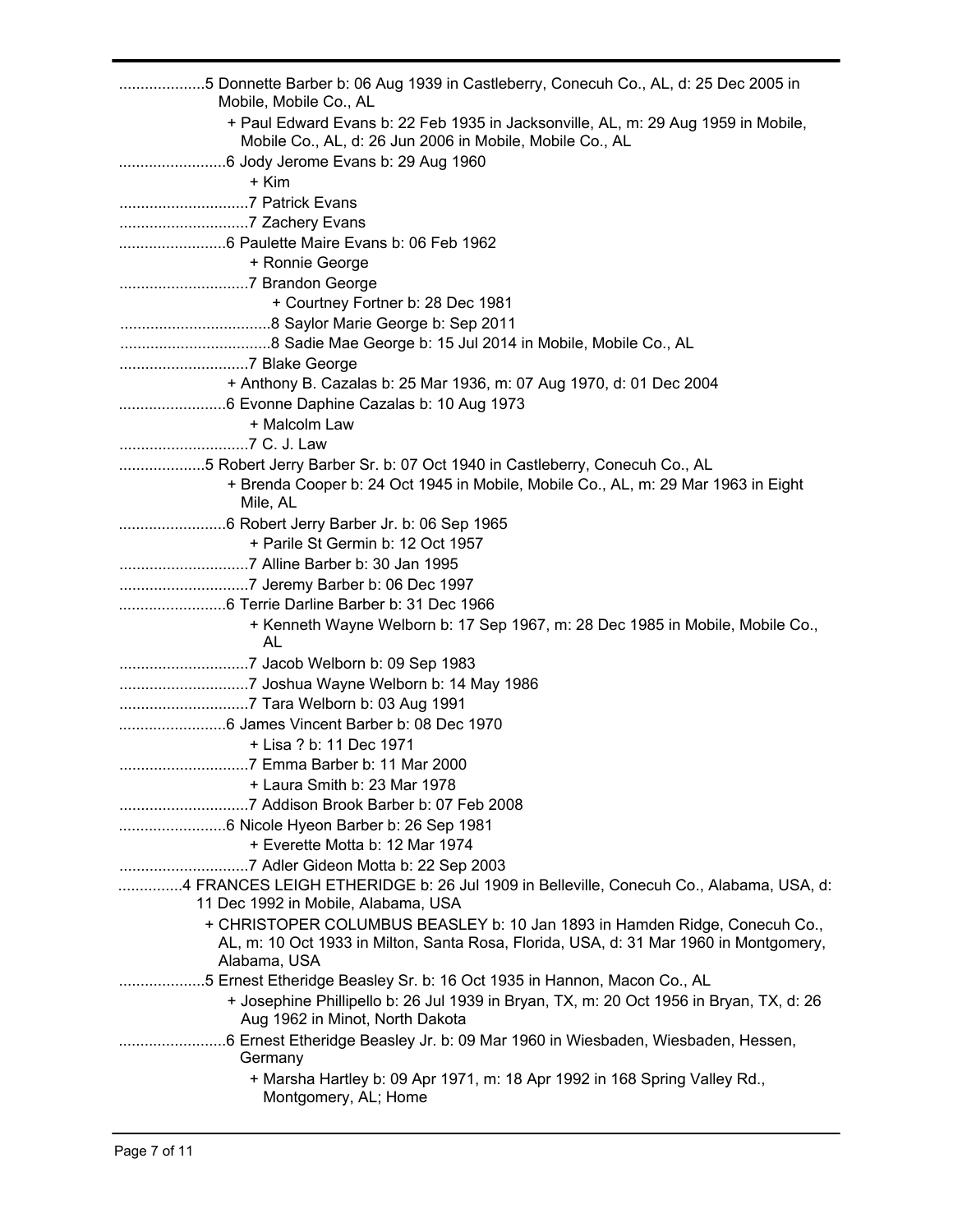| + David Armstrong b: 15 Oct 1959, m: 27 Jul 1979 in 168 Spring Valley Road,                                                                                                                                                                                                                                              |
|--------------------------------------------------------------------------------------------------------------------------------------------------------------------------------------------------------------------------------------------------------------------------------------------------------------------------|
| Montgomery, AL; Home<br>+ Ida ? b: 05 Sep 1984, m: 07 Nov 2010 in Austin, TX                                                                                                                                                                                                                                             |
| + Daniel Simmons m: 02 May 2015 in Cabo San Lucas Mexico                                                                                                                                                                                                                                                                 |
| + Patricia Ann Oswald b: 01 Jun 1945, m: 01 Jul 1963 in Prattville, AL, d: 21 Jan 2009 in<br>Montgomery, Montgomery Co., Alabama, USA                                                                                                                                                                                    |
| <b>USA</b>                                                                                                                                                                                                                                                                                                               |
| + Susan Rene Armstead b: 18 Mar 1963, m: 04 Nov 1983 in Montgomery,<br>Montgomery Co., Alabama, USA                                                                                                                                                                                                                      |
| 7 Krista Rena Beasley b: 13 Mar 1987 in Montgomery, Montgomery Co., Alabama,<br><b>USA</b>                                                                                                                                                                                                                               |
| + Patrick O. Ming m: 25 Apr 2009 in Montgomery, Montgomery Co., AL                                                                                                                                                                                                                                                       |
| 7 Kayla Beasley b: 29 Dec 1988 in Montgomery, Montgomery Co., Alabama, USA<br>7 Kasey Beasley b: 29 Mar 1994 in Montgomery, Montgomery Co., Alabama, USA<br><b>USA</b>                                                                                                                                                   |
| + Donald Richard Harrison Jr. b: 18 Apr 1972, m: 18 Jul 1992 in Montgomery,<br>Montgomery Co., Alabama, USA                                                                                                                                                                                                              |
| 7 Rebekah Grace Harrison b: 31 Mar 2001 in Weighed 6# 14 oz, 23" Long<br>5 Yvonne Christine Beasley b: 18 Oct 1938 in Hurtsboro, Russell Co., Alabama, USA<br>+ Francis Duane Tingle b: 17 Apr 1936, m: 25 Sep 1960 in Methodist Church, Hurtsboro,<br>Russell Co., AL, d: 11 Aug 2003 in Montgomery, Montgomery Co., AL |
| USA; born in Jackson Hospital, Montgomery, Al., d: 24 Feb 2008 in Singapore<br>+ Tanya Johnson b: 28 Jun 1960 in Mobile, Mobile Co., AL, m: 22 Dec 1992 in<br>Mobile, Alabama, USA                                                                                                                                       |
| 6 Kevin Neil Tingle b: 19 Oct 1970 in Montgomery, Montgomery Co., Alabama, USA;<br>Jackson Hospital, Montgomery, AL, d: 10 Feb 2014 in Montgomery, Alabama, USA                                                                                                                                                          |
| 5 MALCOLM NEIL BEASLEY Sr. b: 29 Aug 1944 in Hurtsboro, Russell Co., Alabama, USA<br>+ Wilma Sue Tisdale b: 29 Oct 1949 in Opelika, Lee Co., Alabama, USA, m: 06 Sep<br>1970 in Pepperell Baptist Church, Opelika, Lee Co., AL                                                                                           |
| Providence Hospital, Mobile AL                                                                                                                                                                                                                                                                                           |
| + Paula Ann Danley b: 06 Mar 1975 in Mobile, Mobile Co., AL; Providence Hospital,<br>Mobile AL, m: 12 Jun 1999 in Mt. Vernon, AL                                                                                                                                                                                         |
| Memorial Hospital, Mobile Co., Mobile, AL                                                                                                                                                                                                                                                                                |
| Memorial Hospital, Mobile Co., Mobile, AL                                                                                                                                                                                                                                                                                |
| Providence Hospital, Mobile AL                                                                                                                                                                                                                                                                                           |
| 5 Gloria Frances Beasley b: 12 Jun 1946 in Hurtsboro, Russell, Alabama, USA; Hurtsboro,<br>Russell Co., AL                                                                                                                                                                                                               |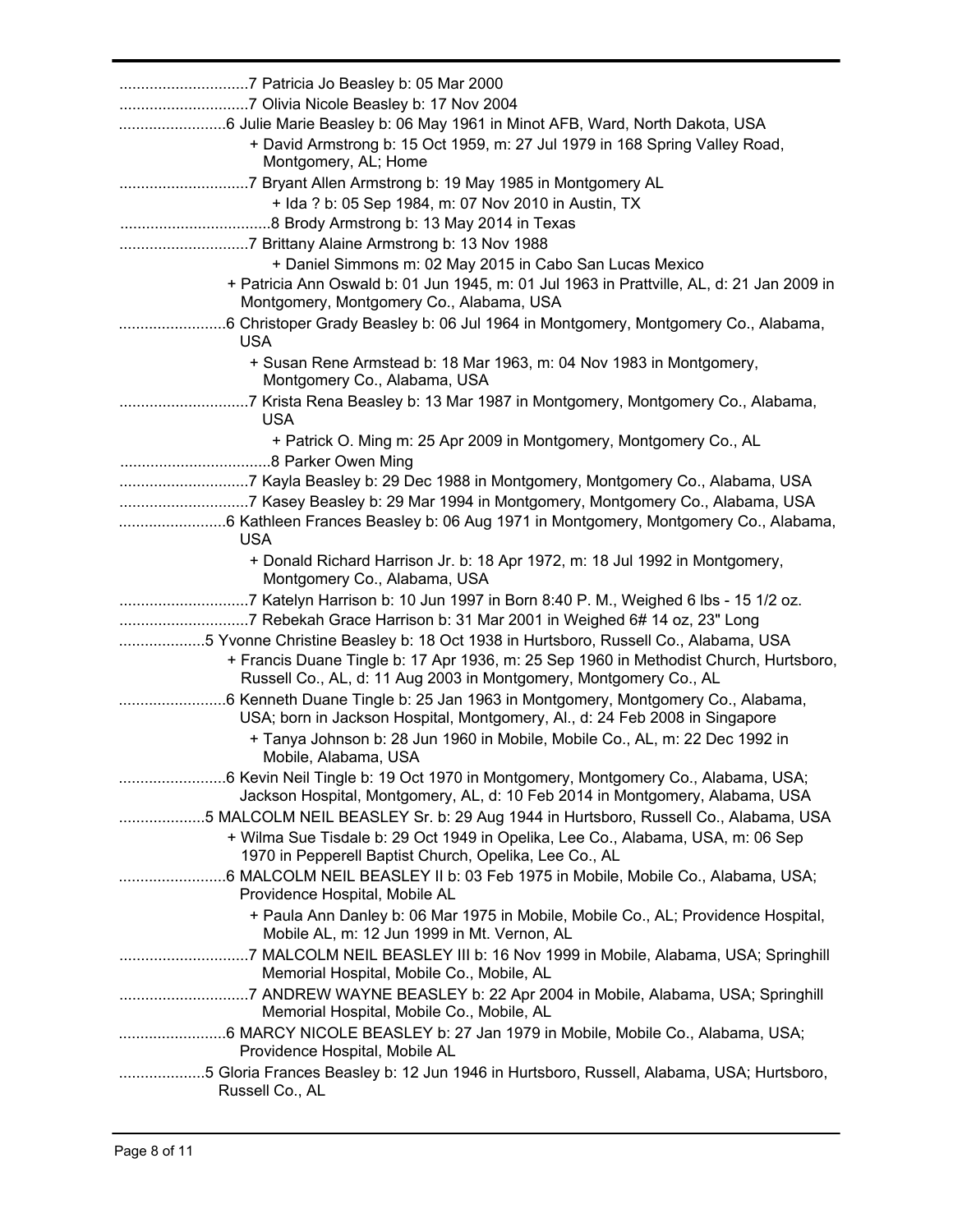| + Herman Theordore Ellison b: 1945 in Hurtsboro, Russell, Alabama, USA; Hurtsboro,<br>AL, m: 22 Jul 2011 in Phenix City, Russell, Alabama, USA; County Courthouse<br>5 Sandra Faye Beasley b: 18 May 1947 in Hurtsboro, Russell, Alabama, USA; Hurtsboro, |
|-----------------------------------------------------------------------------------------------------------------------------------------------------------------------------------------------------------------------------------------------------------|
| Russell Co., AL<br>+ Carlton Phillip Sharpless Sr. b: 28 Jul 1950, m: 28 Jun 1970 in Methodist Church,<br>Hurtsboro, Russell Co., AL                                                                                                                      |
|                                                                                                                                                                                                                                                           |
| + Jonthan Huges m: 12 Dec 2009 in Key West FL                                                                                                                                                                                                             |
|                                                                                                                                                                                                                                                           |
|                                                                                                                                                                                                                                                           |
| + Quinn Thomas Swanquist b: 26 Jan 1989, m: 02 May 2009 in Birmingham,<br>Jefferson Co., AL                                                                                                                                                               |
|                                                                                                                                                                                                                                                           |
| 3 George Washington Etheridge Sr. b: 18 Sep 1857 in Conecuh Co., AL, d: 25 Mar 1930                                                                                                                                                                       |
| + Anna Coker Lide b: Abt. 1857                                                                                                                                                                                                                            |
| 4 John Wheatley Etheridge b: 1904 in Castleberry, Conecuh Co., AL, d: 14 Feb 1930 in Long<br>Beach, CA                                                                                                                                                    |
| 4 Gilbert Wheatley Etheridge b: 20 Nov 1905 in Castleberry, Conecuh Co., AL, d: 15 Dec 1948<br>in Mobile, Mobile Co., AL                                                                                                                                  |
| 4 Edd McCreary Etheridge b: 28 Dec 1908 in Castleberry, Conecuh Co., AL, d: 25 Mar 1982 in<br>Tallahassee, Leon Co., FL                                                                                                                                   |
| + Ann Briski m: 1936                                                                                                                                                                                                                                      |
| 5 Patricia Ann Etheridge b: 03 Oct 1938                                                                                                                                                                                                                   |
| + Campbell                                                                                                                                                                                                                                                |
|                                                                                                                                                                                                                                                           |
| Carbondale, IL                                                                                                                                                                                                                                            |
| 5 Dennis Edward Etheridge b: 17 Dec 1943 in Birmingham, Jefferson Co., AL                                                                                                                                                                                 |
| + [unknown spouse]                                                                                                                                                                                                                                        |
|                                                                                                                                                                                                                                                           |
|                                                                                                                                                                                                                                                           |
| 4 George Washington Etheridge Jr. b: 20 Apr 1913 in Panama City Bay, FL, d: 08 Oct 1986 in<br>Panama City Bay, FL                                                                                                                                         |
| 4 Herbert F. Etheridge b: 10 Oct 1919 in Panama City Bay, FL, d: Sep 2008 in Panama City<br>Bay, FL                                                                                                                                                       |
| + Martha A. Smith b: Abt. 1857, m: 18 Dec 1902 in Conecuh Co., AL                                                                                                                                                                                         |
| 3 Martha Eugenia Etheridge b: 26 Sep 1860 in Brooklyn, Conecuh Co., AL, d: 27 May 1950 in<br>Conecuh Co., AL                                                                                                                                              |
| + John Samuel Bradley b: 18 Sep 1861 in Belleville, Conecuh Co., AL, m: 29 Apr 1890 in<br>Belleville, Conecuh Co., AL, d: 08 Nov 1930 in Conecuh Co., AL                                                                                                  |
| 4 Ethel Lucille Bradley b: 07 Nov 1892, d: 15 Apr 1938                                                                                                                                                                                                    |
| 4 Mary Eugenia Bradley b: 02 Jan 1894, d: 27 May 1950                                                                                                                                                                                                     |
| 4 John Etheridge Bradley Sr. b: 22 Apr 1895 in Belleville, Conecuh Co., AL, d: 1974                                                                                                                                                                       |
| + Lillian Frances Mobley b: 1906, m: 30 May 1923 in Mobile, Mobile Co., AL, d: 1965                                                                                                                                                                       |
| 5 Frances Eugenia Bradley b: 05 Dec 1924 in Mobile, Mobile Co., AL, d: 21 Jul 1969 in San                                                                                                                                                                 |
| Diego, San Diego Co., CA                                                                                                                                                                                                                                  |
| + John Dayton Counselman b: 05 Dec 1924 in Mobile, Mobile Co., AL                                                                                                                                                                                         |
|                                                                                                                                                                                                                                                           |
|                                                                                                                                                                                                                                                           |
| + Marica Lee Noyes                                                                                                                                                                                                                                        |
|                                                                                                                                                                                                                                                           |
|                                                                                                                                                                                                                                                           |
|                                                                                                                                                                                                                                                           |
|                                                                                                                                                                                                                                                           |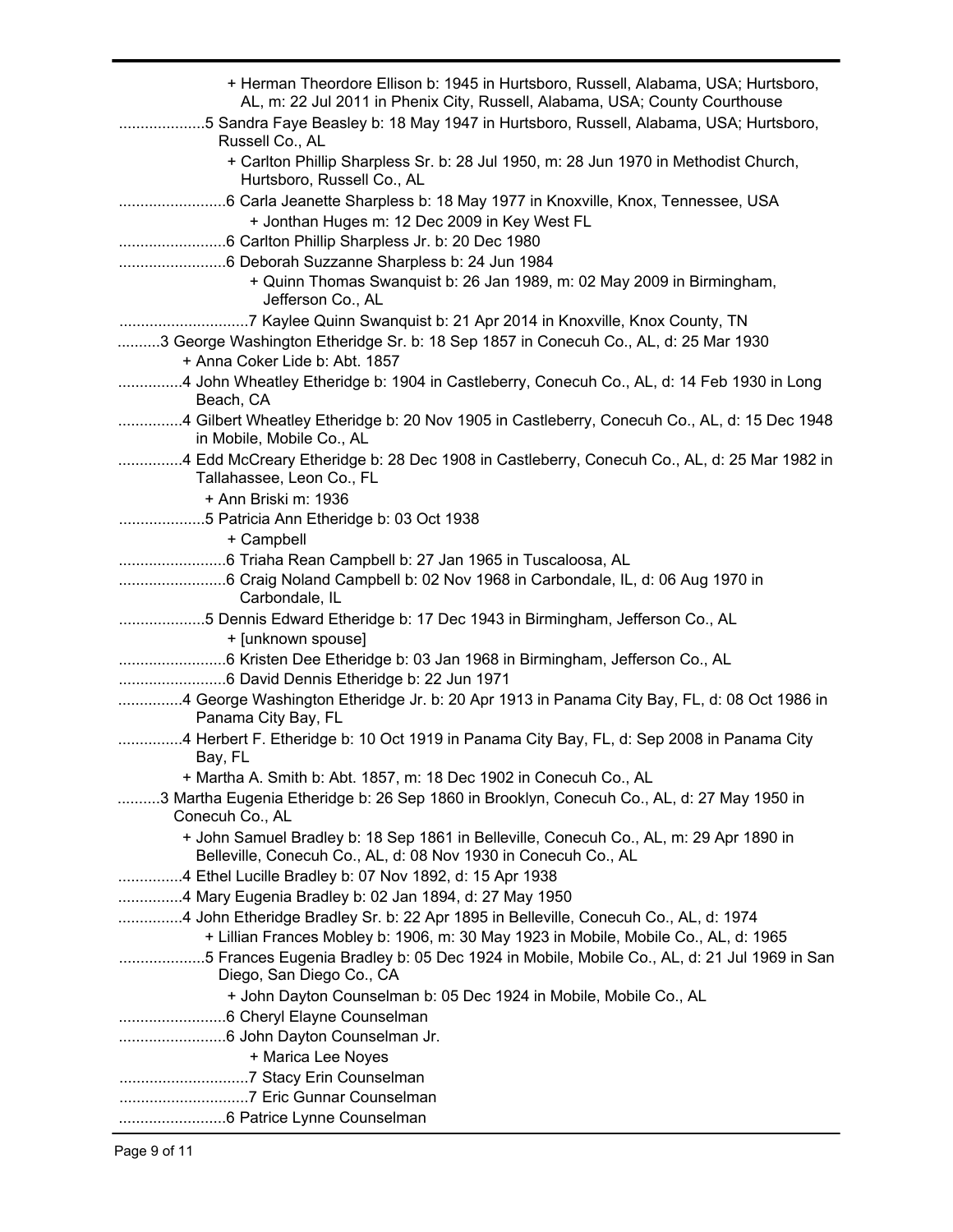| + Douglas Manley<br>5 John Mobley Bradley b: 04 Mar 1927 in Mobile, Mobile Co., AL, d: 05 Mar 1927 in Mobile,<br>Mobile Co., AL                                                  |
|----------------------------------------------------------------------------------------------------------------------------------------------------------------------------------|
| 5 John Etheridge Bradley Jr. b: 1928<br>5 Jack Edward Bradley b: 02 Jan 1930 in Mobile, Mobile Co., AL, d: 13 Dec 1986 in<br>Chicago, Cook Co., IL                               |
| 5 Richard Lyle Bradley b: 1941<br>+ Susan Fletcher                                                                                                                               |
|                                                                                                                                                                                  |
| 5 Deryl Alan Bradley b: 25 Jul 1944 in Mobile, Mobile Co., AL, d: 08 Oct 1998 in Marietta,                                                                                       |
| Cobb Co., AL<br>4 Lawrence Samuel Bradley b: 21 Oct 1896, d: 05 Apr 1976 in Magnolia Cemetary, Evergreen,                                                                        |
| Conecuh Co., AL<br>+ Mamie Lois Hamilton m: 18 Sep 1924, d: Magnolia Cemetary, Evergreen, Conecuh Co.,                                                                           |
| AL<br>5 Sydney Lamar Bradley b: Abt. 1926                                                                                                                                        |
| 4 Jessie Proctor Bradley b: 01 Sep 1898, d: 24 May 1970 in Union Cemetery, Brewton,<br>Escambia Co., AL                                                                          |
| + Hulet Ellis m: 19 Feb 1921, d: Union Cemetery, Brewton, Escambia Co., AL<br>5 Robert Proctor Bradley b: Abt. 1924                                                              |
| 5 Ida Jean Bradley b: Abt. 1926<br>+ Scott Burn                                                                                                                                  |
|                                                                                                                                                                                  |
| 5 Phillip Hughston Bradley b: Abt. 1928<br>4 Lizzie Joe Bradley b: 24 Feb 1901                                                                                                   |
| 4 Bessie Lou Bradley b: 01 Jul 1904, d: Jun 1997 in Conecuh Co., AL<br>3 Lula Bell Etheridge b: 23 Jul 1862 in Belleville, Conecuh Co., AL, d: 16 Mar 1946 in Conecuh<br>Co., AL |
| + Percy Walker Johnston Sr. b: 09 Jan 1857 in Brooklyn, Conecuh Co., AL, m: 24 Dec 1884 in<br>Belleville, Conecuh Co., AL, d: 06 Sep 1942 in Conecuh Co., AL                     |
| 4 Newton Etheridge Johnston b: 01 Jan 1887 in Conecuh Co., AL, d: 05 Mar 1965<br>+ Roberta Johnston b: 28 Aug 1898 in Conecuh Co., AL, m: 01 Apr 1923 in Conecuh Co.,            |
| AL, d: 13 Nov 1987 in Magnolia Cemetary, Evergreen, Conecuh Co., AL<br>5 Robert Burns Harrison Johnson b: 19 Aug 1929<br>.                                                       |
| + Annie Joe Tranum b: 17 Dec 1933 in Crenshaw County, Alabama, m: 17 Jul 1954 in<br>Conecuh Co., AL                                                                              |
| $+$ ? Hall                                                                                                                                                                       |
|                                                                                                                                                                                  |
| + ? Foster                                                                                                                                                                       |
|                                                                                                                                                                                  |
|                                                                                                                                                                                  |
| 4 Mattie Lee Johnston b: 12 Dec 1889 in Brooklyn, Conecuh Co., AL, d: 01 Aug 1946 in<br>Magnolia Cemetary, Evergreen, Conecuh Co., AL                                            |
| + Robert Gordon Kendall Sr. b: 25 Sep 1889 in Centerville, Bibb Co., AL, m: 11 Feb 1914,<br>d: 27 Nov 1949 in Magnolia Cemetary, Evergreen, Conecuh Co., AL                      |